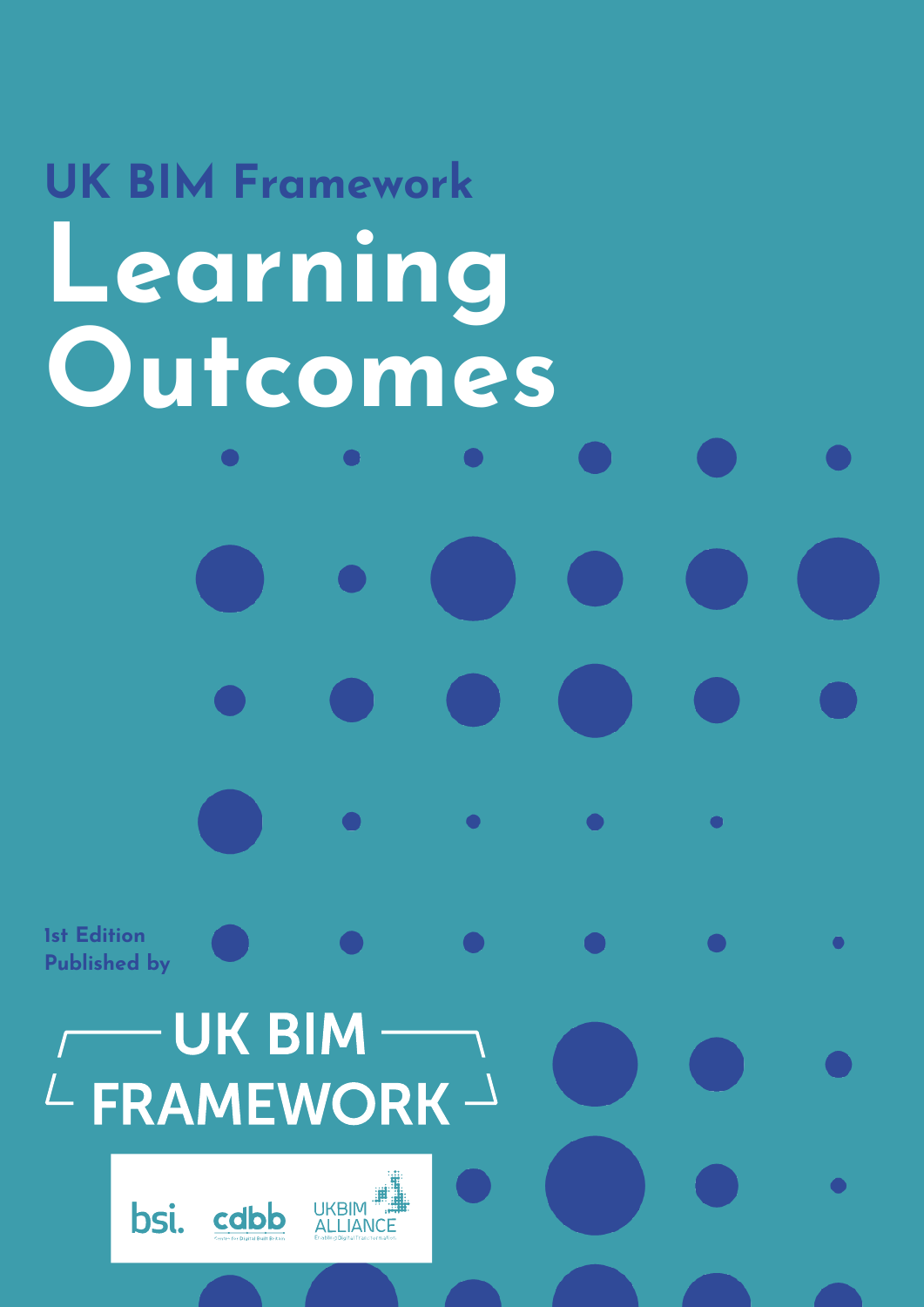The UK BIM Framework Learning Outcomes identifies desired learning outcomes of introductory training in information management using building information modelling (BIM). We intend it to be used by training providers to support training course design, and by those seeking training to help them to understand the outcomes which will support the UK BIM Framework and the ISO 19650 series of standards.

This completely refreshed schedule, updated for the BS EN ISO 19650 series, is based upon the BIM Academic Forum's 'Learning Outcomes Framework' originally developed in 2012. This work, which has stood the test of time, was led by Jason Underwood, Farzad Khosrowshahi, Steve Pittard, David Greenwood and Tim Platts.

This schedule has been revised to support the UK BIM Framework and is aligned with buildingSMART UK Chapter's Professional Certification (PCERT)<sup>1</sup> which is expected to be published in the autumn.

Also soon to be published is BS EN ISO 19650-3, for the operational phase of assets (due August 2020) which will replace PAS 1192-3 in the UK BIM Framework. Anticipating this, we have replaced references to PAS 1192-3 with references to BS EN ISO 19650-3. Many aspects of the Learning Outcomes already support the new standard, but any detailed changes that are needed, particularly in outcomes 3 and 4, will be provided in an update in due course.

#### **The learning outcomes are arranged in five sections:**

- Why information management using BIM is required, and its strategic context in the UK.
- The implications and value of information management using BIM for your organization.
- How information requirements are identified and communicated.
- How information is shared between organizations.
- Understanding the legal and security implications of the UK BIM Framework and its interfaces with other important processes such as health and safety management.

For the foundation level, we are looking for an understanding of the above. As competence increases, we would expect to see the ability to apply this understanding.

We encourage the industry to adopt this schedule to improve standards of information management using BIM.

We are keen to gain feedback on its usefulness in application. Please do contact us with your comments: [learningoutcomes@ukbimframework.org](mailto:learningoutcomes%40ukbimframework.org?subject=Learning%20Outcomes%20Comments)

<sup>1</sup> Thanks to Phil Read and Richard White (both from Man and Machine UK Limited) for their significant work to ensure that the buildingSMART UK Chapter's Professional Certification (PCERT) and the UK BIM Framework Learning Outcomes are aligned.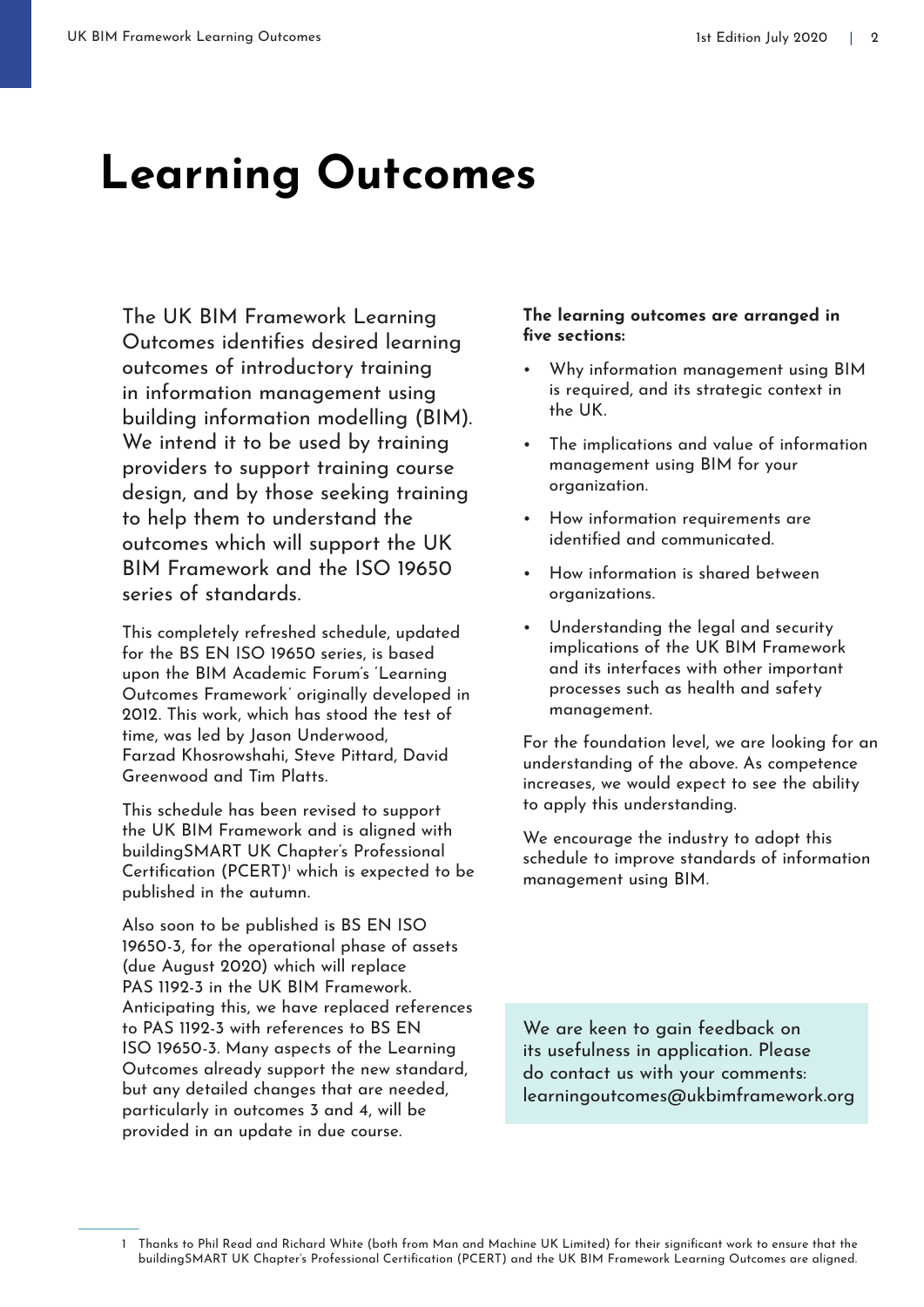#### 1 Why information management using BIM is required and the strategic context in the UK, including an understanding of:

- 1.01 Drivers of collaborative working (removing: waste; errors and poor quality/ incomplete information) underpinning the management and production of information during a project and asset life cycle.
- 1.02 The value of a whole-life and whole-estate / systemic approach (rather than capital-led and single-asset) and how BIM supports this, including the capture and transfer of information from capital projects to facilities and asset management.
- 1.03 Creating and maintaining an accurate and up-to-date 'Golden Thread' record of information, and ensuring that asset information supports the purpose(s) it is required for.
- 1.04 The concepts of Soft Landings / Government Soft Landings (GSL).
- 1.05 Roles of 'parties' and teams in the context of UK BIM Framework delivery (which includes the BS EN ISO 19650 series) and the implication on the Scope of Services.
- 1.06 The scope of the UK BIM Framework; the standards, guidance and supporting documentation, and the context in which it is delivered, including support communities.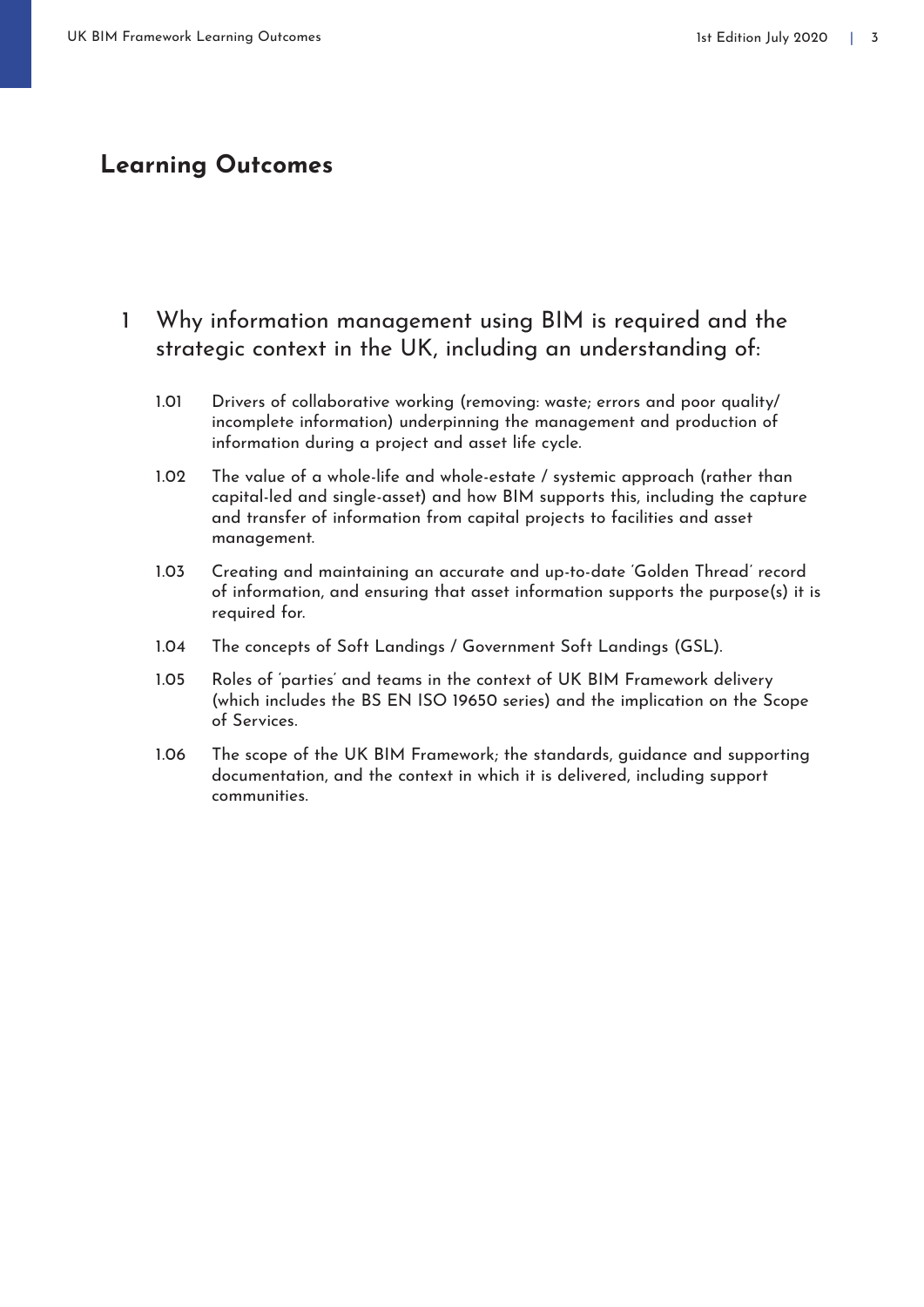- 2 The implications and value proposition of information management using BIM for your organization, including an understanding of:
	- 2.01 The impact of the UK BIM Framework on your organization and supply chain (eg skills, processes and systems) and how it can be measured and tracked (eg project or business performance measures).
	- 2.02 How the introduction of the UK BIM Framework can be a driver for business process review and improvement.
	- 2.03 The competence within your organization and your supply chain to deliver information in a collaborative and co-ordinated manner.
	- 2.04 Assessment of technology and interoperability of your organization within your supply chain (eg IT systems, data security, accessibility).
	- 2.05 The scope, requirements and working methods of the information management function as described in BS EN ISO 19650-2 and BS EN ISO 19650-32.
	- 2.06 The way in which the UK BIM Framework can benefit decision-making for design management.
	- 2.07 The key vulnerability issues that arise and the nature of the controls required to manage the resultant security risks to a level that is tolerable.
	- 2.08 The concept, purpose and implementation principles of Project Information Models (PIM) & Asset Information Models (AIM) and the relationship and interchange between them.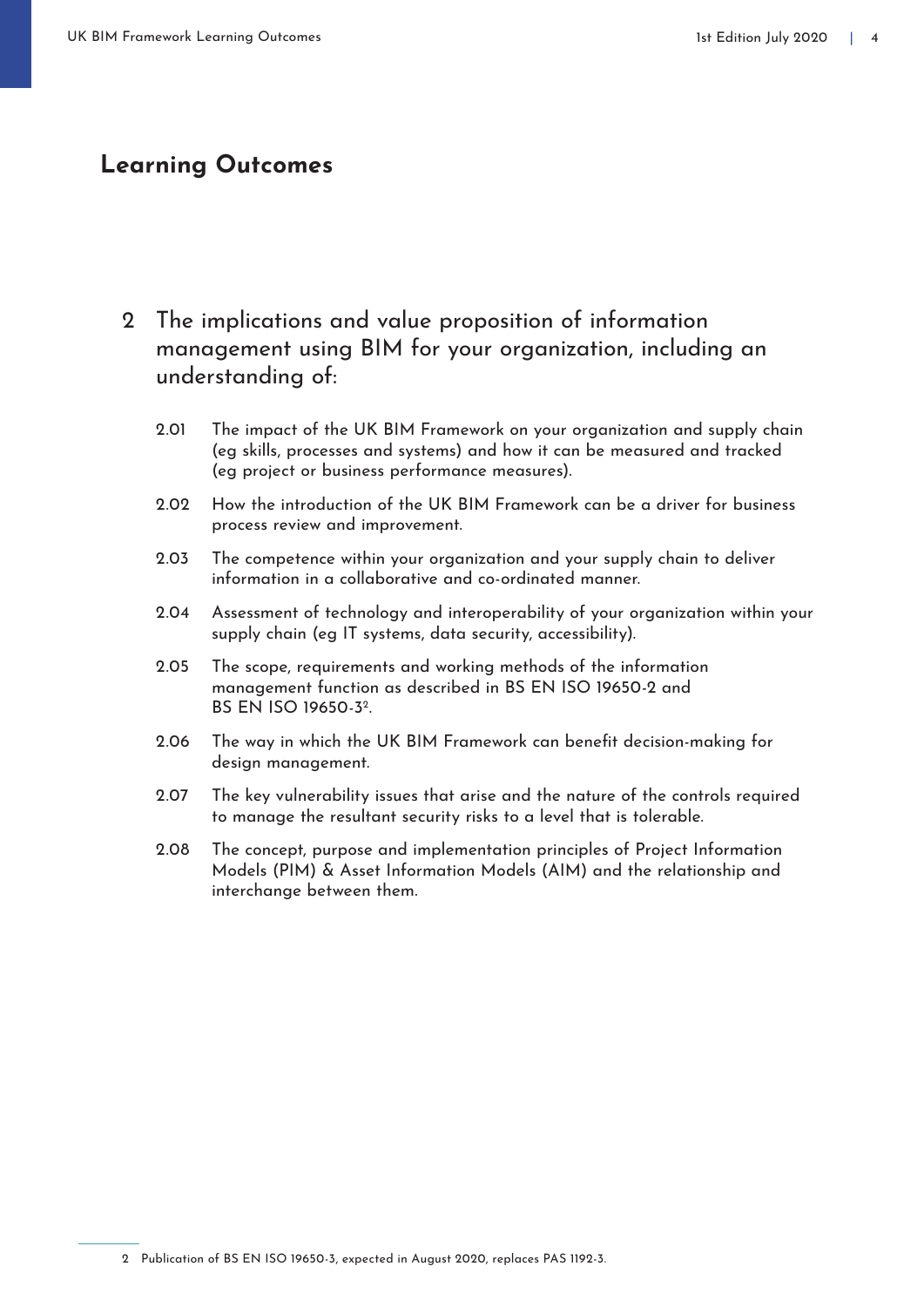#### 3 How information requirements are identified and communicated, including an understanding of:

- 3.01 The concepts and principles of information management and requirements, as described in BS EN ISO 19650-1, and the concepts and principles of a securityminded approach and how these are reflected in information requirements, as set out in BS EN ISO 19650-5.
- 3.02 The requirements of an information standard as described in BS EN ISO 19650-2.
- 3.03 Information requirements, including organizational information requirements (OIRs), asset information requirements (AIRs), project information requirements (PIRs), exchange information requirements (EIRs) and security information requirements in the context of the UK BIM Framework.
- 3.04 The purpose and communication of level of information need as described in BS EN ISO 19650-2.
- 3.05 Resources supporting information delivery planning responsibility matrices, task information delivery plans and the master information delivery plan.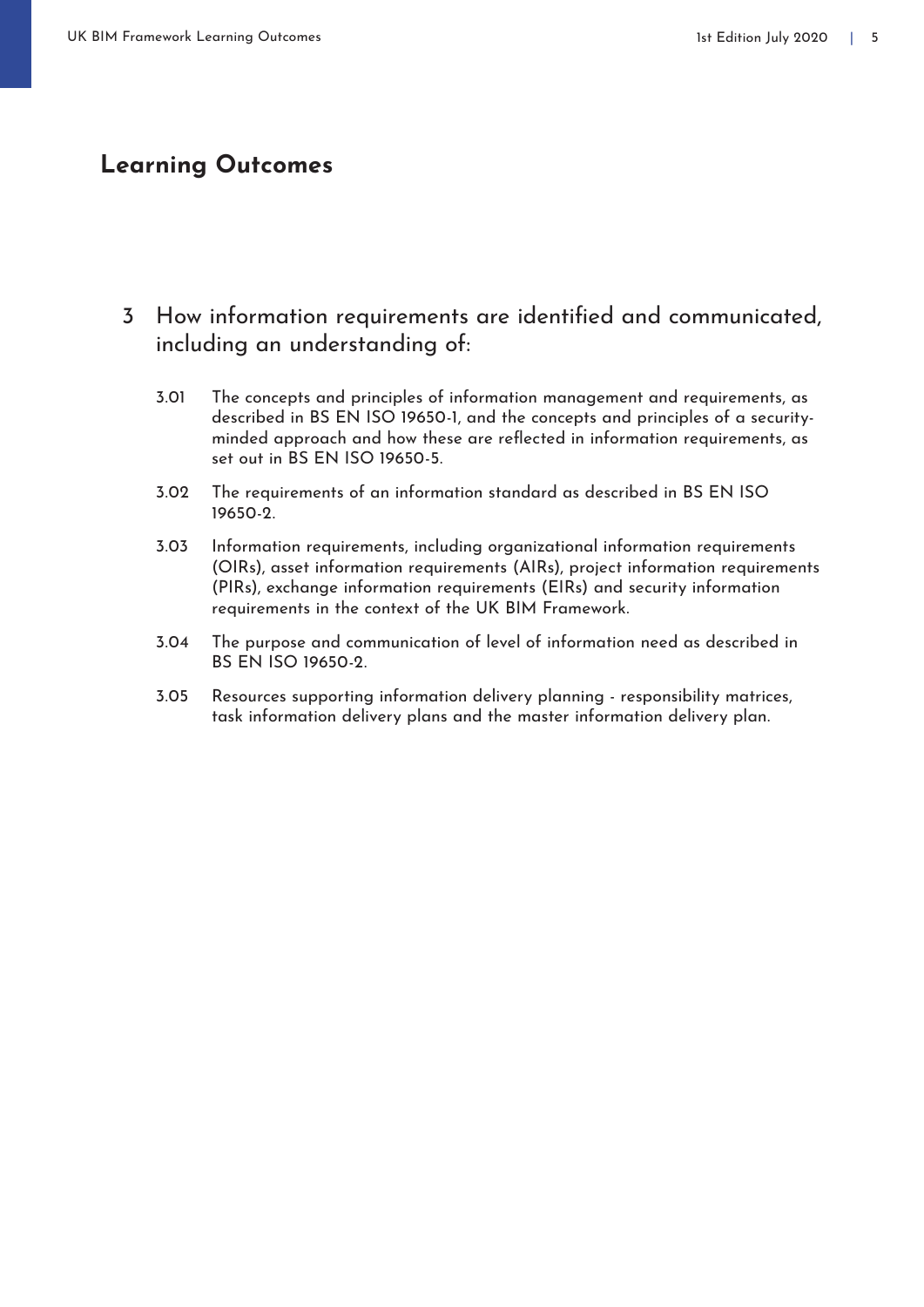#### 4 How information is shared between organizations, including an understanding of:

- 4.01 The concepts and principles of organization and digitization of information, including BIM, as described in BS EN ISO 19650-2, and the concepts and principles of a security-minded approach and how these are reflected in requirements around information sharing, as set out in BS EN ISO 19650-5.
- 4.02 The generation, review, authorization, security, acceptance (or rejection) and distribution of information in accordance with the information production methods and procedures, and the information standard.
- 4.03 Requirements for information delivery planning and information exchange between delivery teams as described in BS EN ISO 19650-2 and UK BIM Framework documentation.
- 4.04 BIM Execution Plan (BEP) in the context of BS EN ISO 19650-2 the related concepts, purpose and implementation principles.
- 4.05 The process for information exchange and digital delivery of information between supply chain members, and with clients, in the context of BS 1192-4 (COBie) and classification systems.
- 4.06 The value and benefits of open data formats to support the successful exchange of information between technologies.
- 4.07 Technical, technology and interoperability requirements for a Common Data Environment (CDE) and its components as described in the BS EN ISO 19650 series.
- 4.08 The implementation of management and status control of information containers to communicate their permitted use, including technologies and methods for generating, using and maintaining information.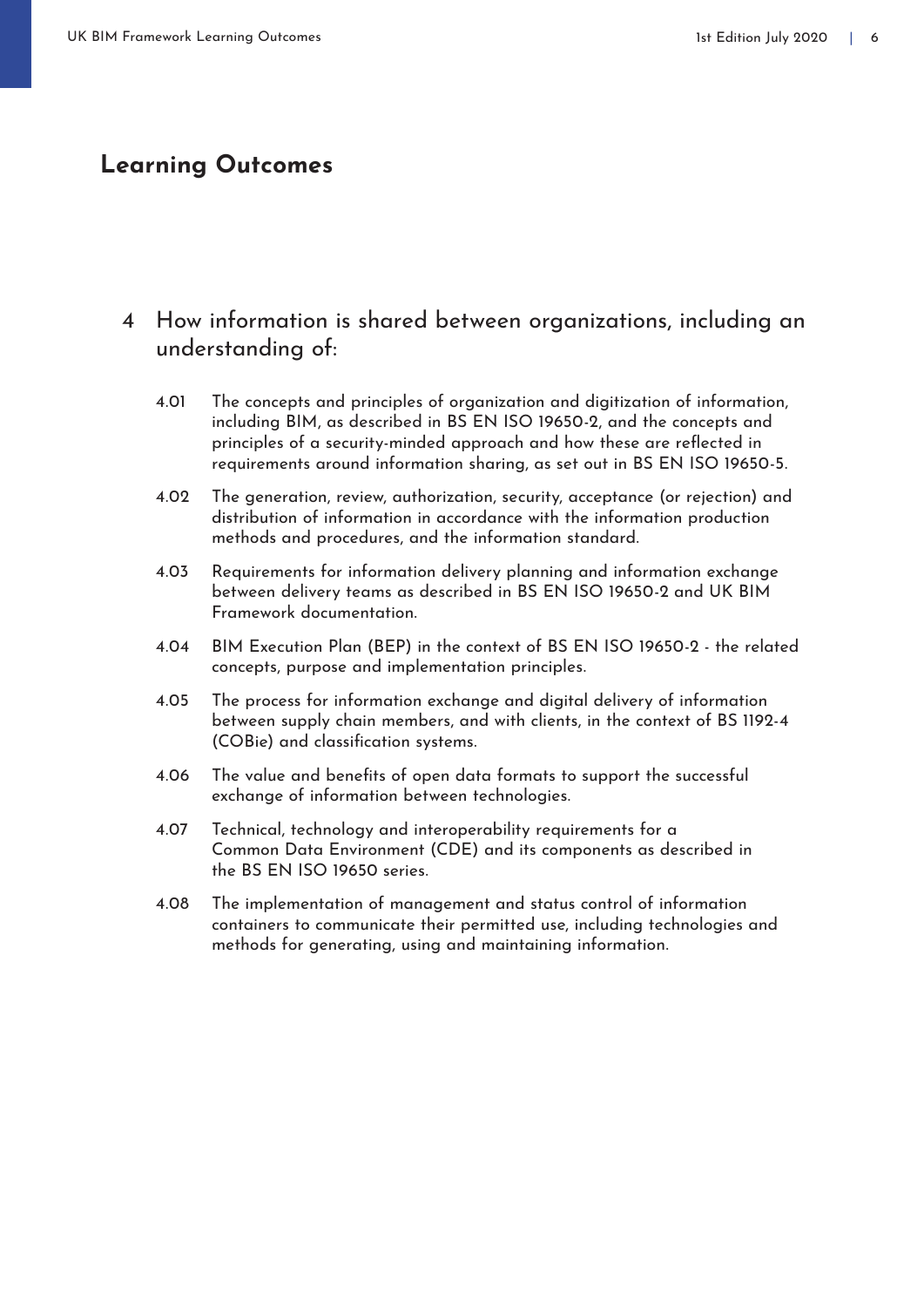#### 5 The legal, security and health and safety requirements of the UK BIM Framework, including an understanding of:

- 5.01 Contractual interventions required to support the UK BIM Framework and the implications on existing forms of contract and appointments.
- 5.02 Legal and commercial implications of the UK BIM Framework on your organization and supply chain (eg commercial stakeholders).
- 5.03 The role of an Information Protocol when contracting for appointments.
- 5.04 Ownership and permitted use of information and related issues of intellectual property and copyright, insurances and potential liabilities.
- 5.05 Policies and processes which enable the implementation of mitigation measures to address identified security risks in a consistent and holistic manner in accordance with BS EN ISO 19650-5.
- 5.06 The potential security threats to physical and digital assets, and the need for the development of security-minded approach as set out in BS EN 19650-5.
- 5.07 The nature of controls required to reduce the risk of the loss, misuse or modification of sensitive information that can impact on the safety, security and resilience of: assets; products; the built environment; or the services provided by, from or through them.
- 5.08 Incorporation of CDM and Health and Safety workflows in to the digital delivery environment in accordance with PAS 1192-6, including the purpose and requirements of an information-based risk assessment to be incorporated within an overall risk management approach.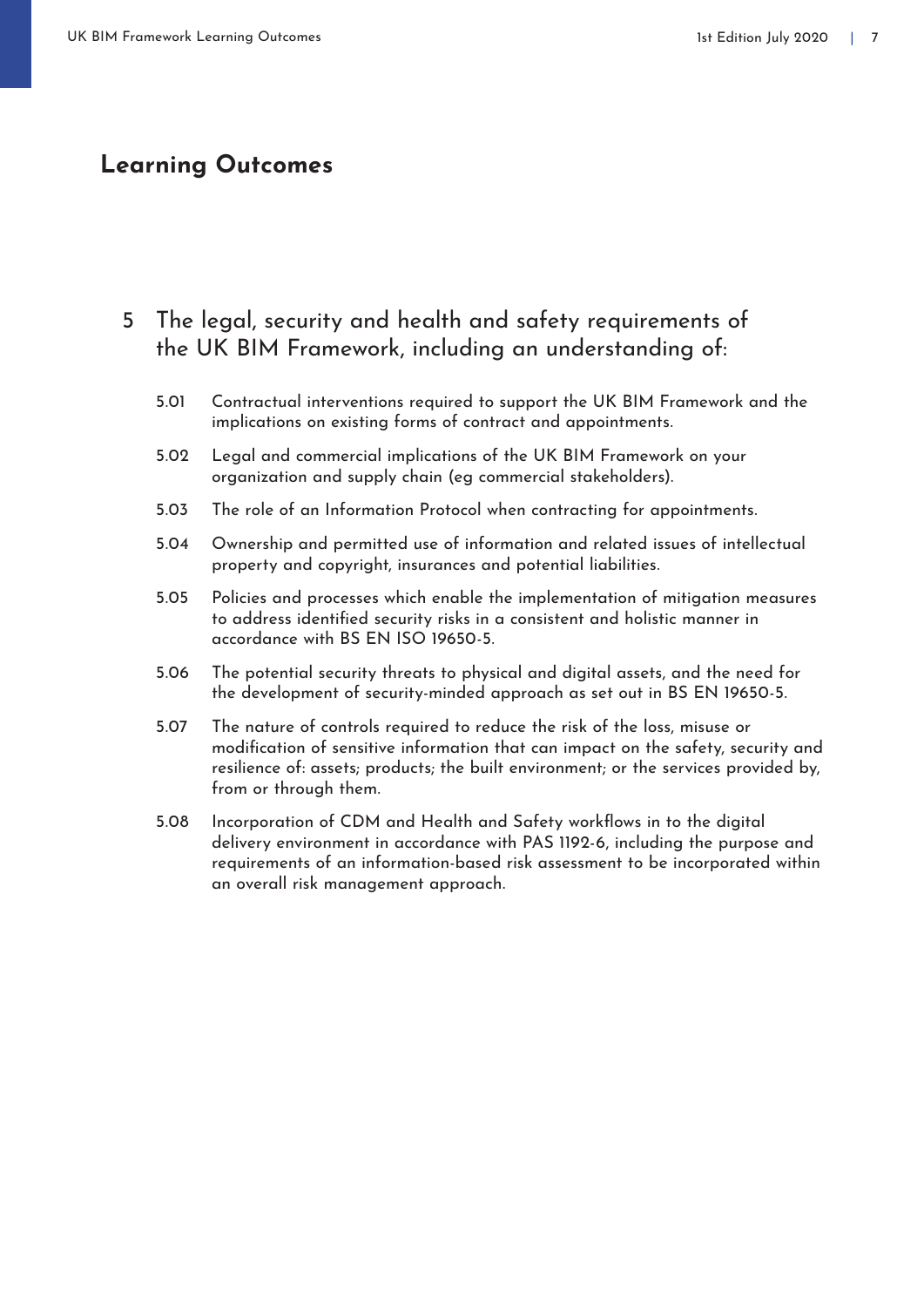### **Your views are important**

We are keen to gain feedback on the usefulness of the UK BIM Framework Learning Outcomes in action. This will help us to keep it current and relevant, and to make improvements.

Please do contact us with your comments: [learningoutcomes@ukbimframework.org](mailto:learningoutcomes%40ukbimframework.org?subject=Learning%20Outcome%20Comments)